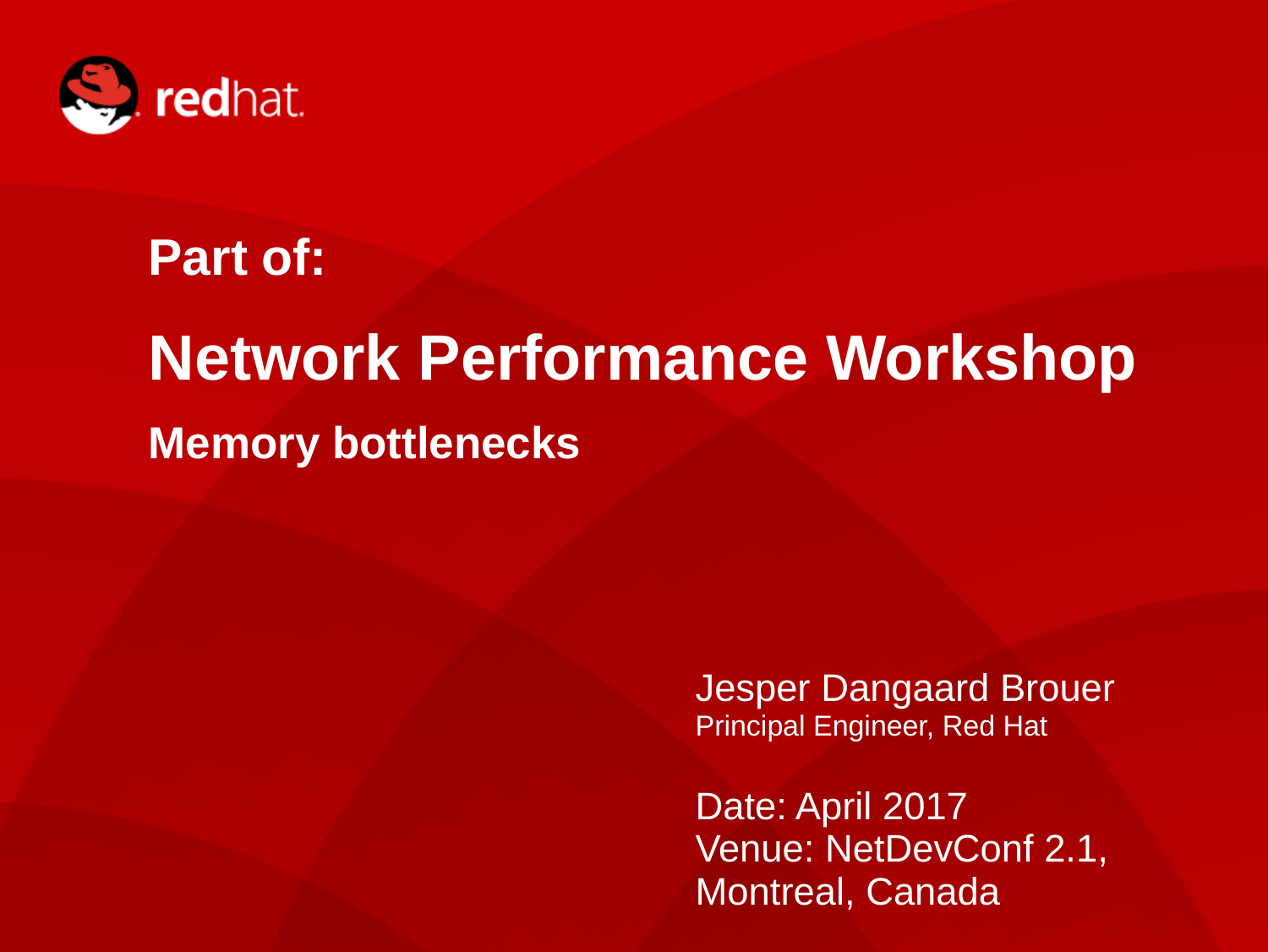### **Memory vs. Networking**

- Network provoke bottlenecks in memory allocators
	- Lots of work needed in MM-area
- SLAB/SLUB area
	- Basically done via bulk APIs
- Page allocator current limiting XDP
	- Baseline performance too slow
	- Drivers implement page recycle caches
		- Can we generalize this?
		- And integrate this into page allocator?

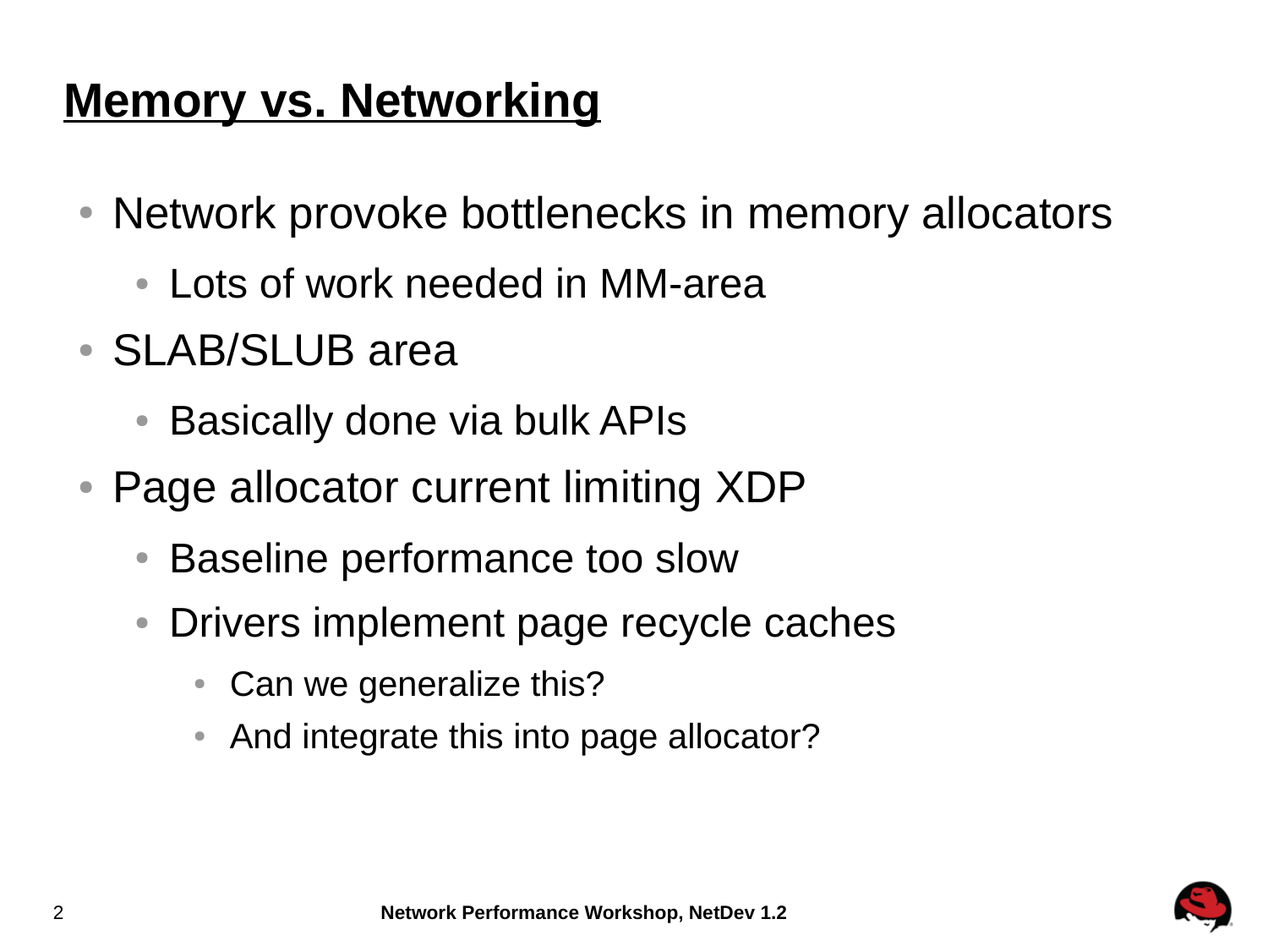### **Cost when page order increase (Kernel 4.11-rc1)**

- Page allocator perf vs. size
	- Per CPU cache order-0
	- No cache > order-0
- Order to size:
	- $\bullet$  0=4K, 1=8K, 2=16K
- Yellow line
	- Amortize cost per 4K
	- Trick used by some drivers
	- Want to avoid this trick:
		- Attacker pin down memory
		- Bad for concurrent workload
		- Reclaim/compaction stalls



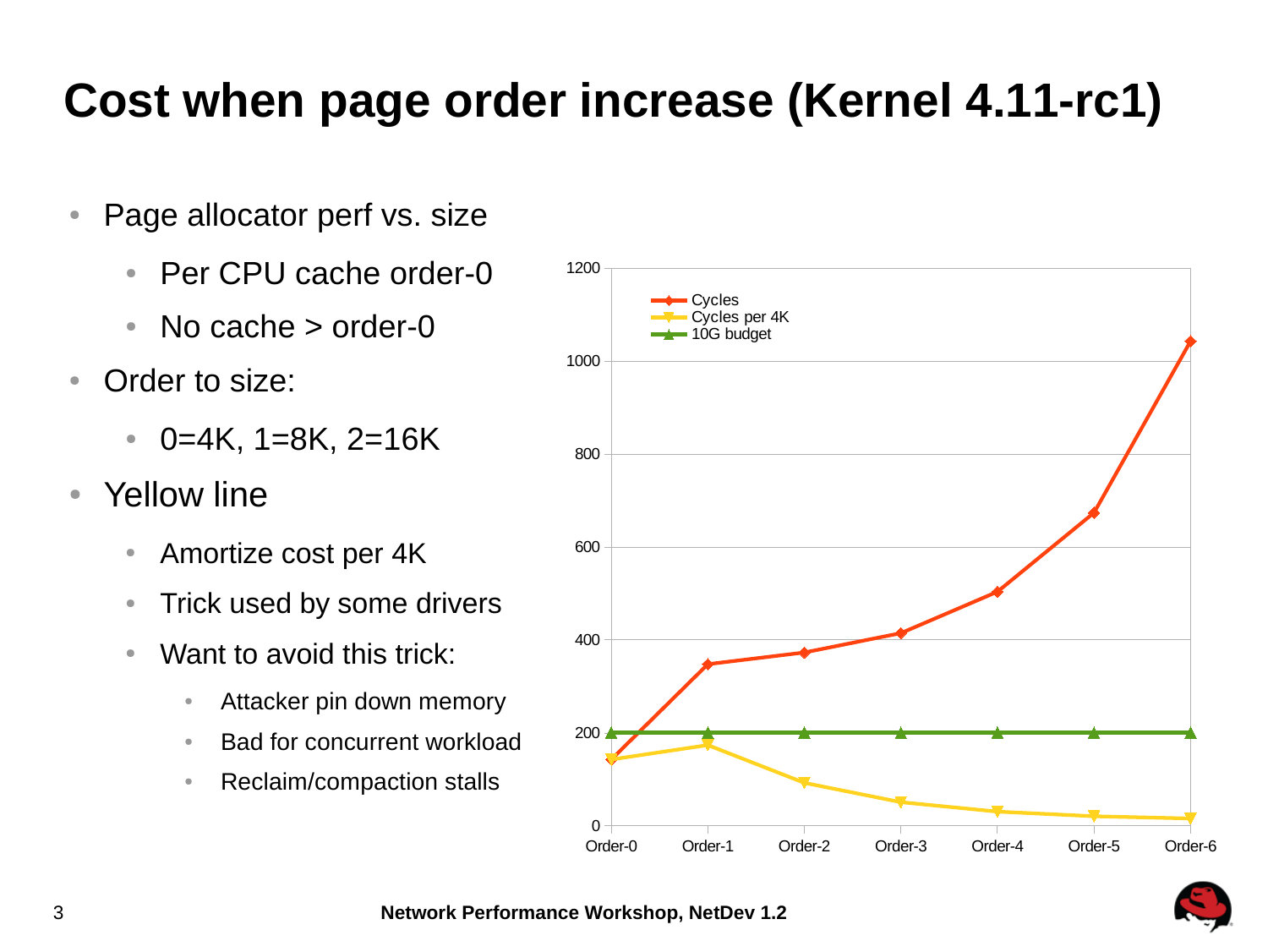## **Issues with: Higher order pages**

- Performance workaround:
	- Alloc larger order page, handout fragments
		- Amortize alloc cost over several packets
- Troublesome
	- 1. fast sometimes and other times require reclaim/compaction which can stall for prolonged periods of time.
	- 2. clever attacker can pin-down memory
		- Especially relevant for end-host TCP/IP use-case
	- 3. does not scale as well, concurrent workloads

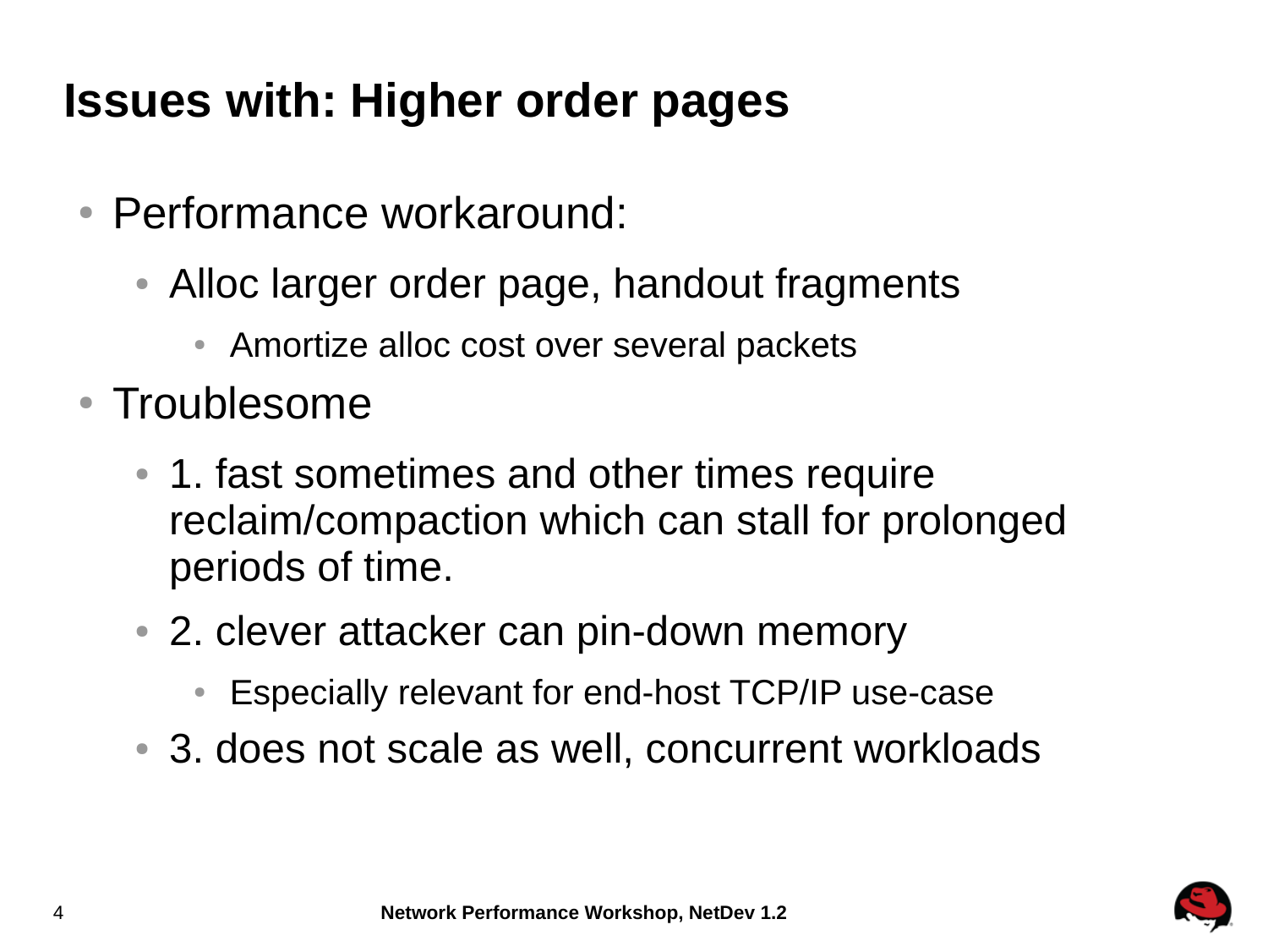## **Driver page recycling**

- All high-speed NIC drivers do page recycling
	- Two reasons:
		- 1. page allocator is too slow
		- 2. Avoiding DMA mapping cost
- Different variations per driver
	- Want to generalize this
		- Every driver developer is reinventing a page recycle mechanism

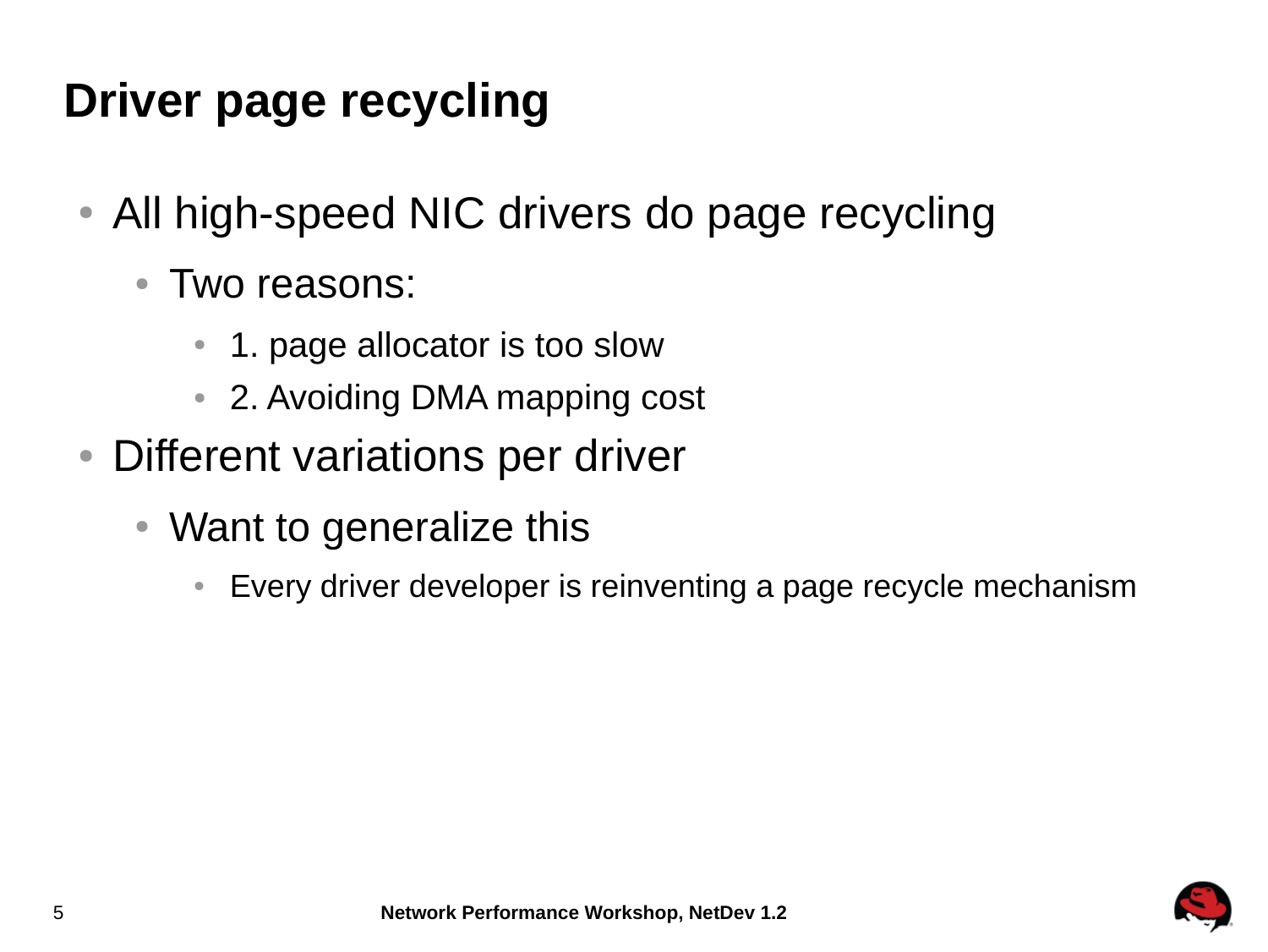#### **Page pool: Generic recycle cache**

- Basic concept for the page pool
	- Pages are recycled back into originating pool
		- At put page() time
	- Drivers still need to handle dma sync part
	- $\bullet$  Page-pool handle dma\_map/unmap
		- essentially: constructor and destructor calls

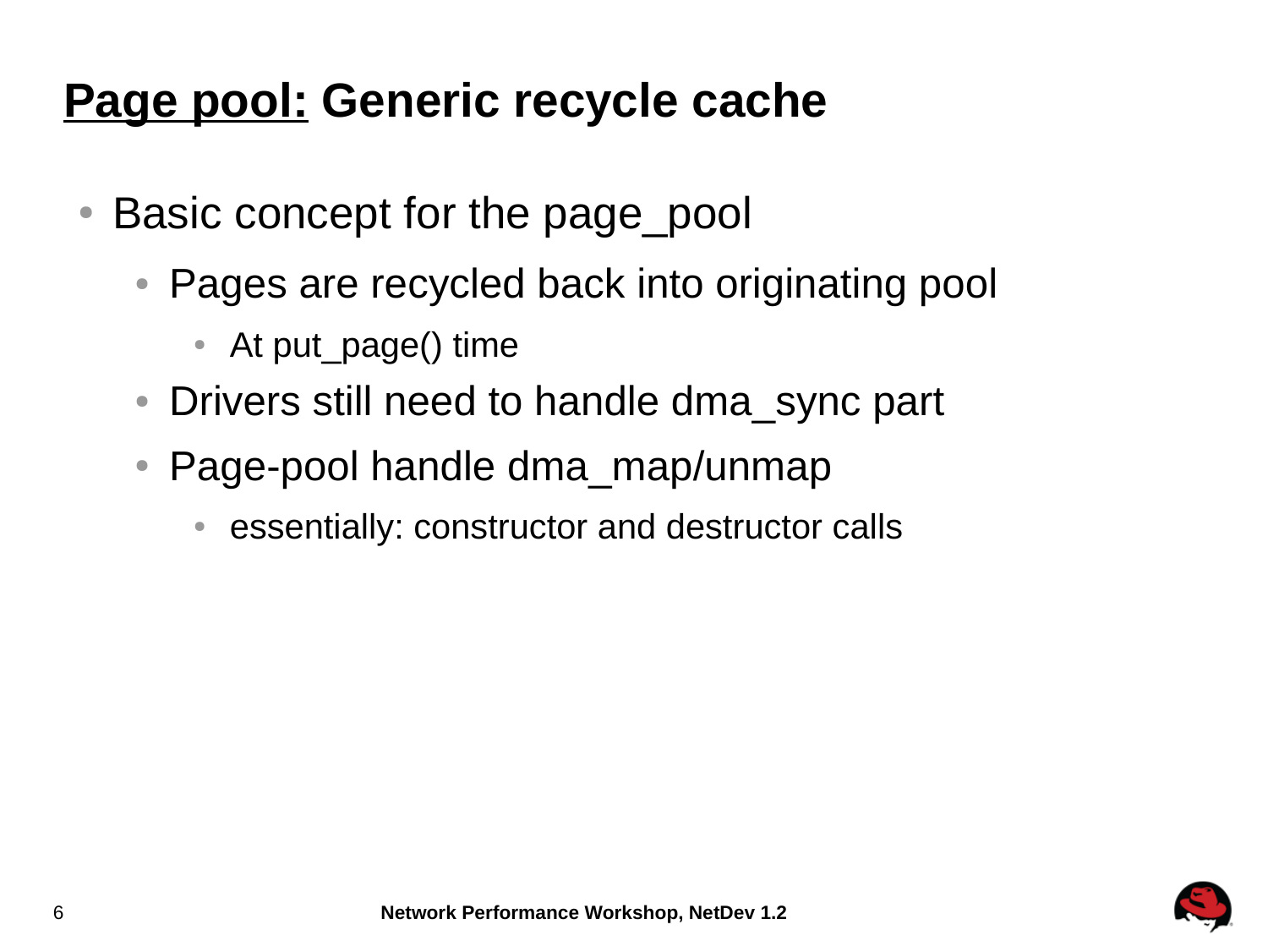#### **The end**

• kfree\_bulk(7, slides);